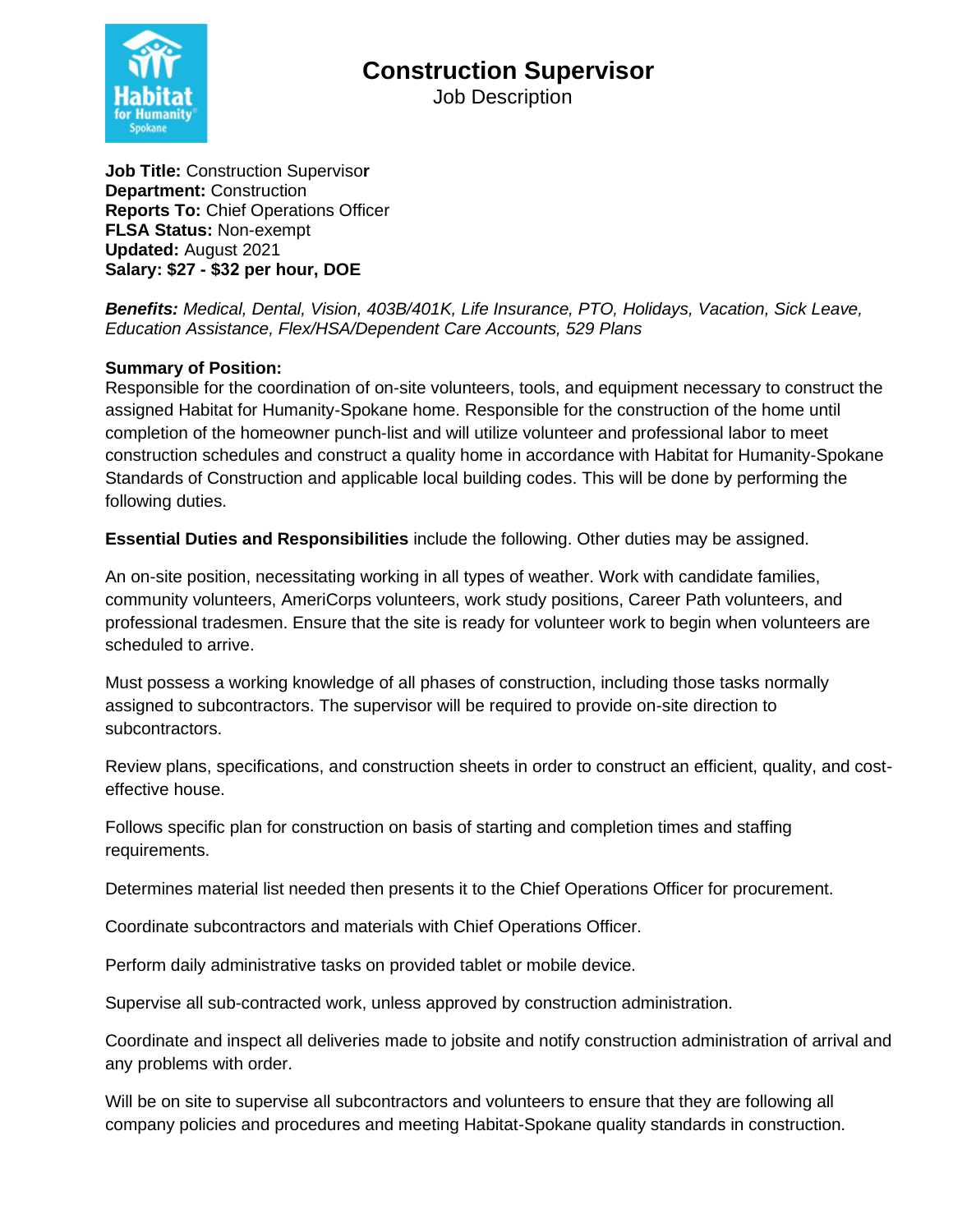

Job Description

Coordinate all on site activities; assigning tasks to the volunteers, and supervising their work to ensure safety, quality, and proper construction. A scope of work for each project will be provided by the Chief Operations Officer. The Construction Supervisor will ensure that work is being accomplished according to plans. They will meet inspectors and subcontractors on site and properly perform any changes required before the next phase of construction.

Confers with and directs volunteers and subcontractors engaged in planning and executing work procedures, interpreting specifications, quality control and coordinating various phases of construction to prevent delays.

Responsible for safety standards on the job sites at all times. See to it that safety procedures and standards are being followed and met. First aid kits and safety equipment must be on each site. CPR training will be provided by Habitat for Humanity-Spokane.

Conduct welcome of all volunteers and subcontractors onsite, safety orientation and prayer.

Work toward creating a positive and welcoming atmosphere on the Habitat-Spokane jobsites.

Monitor and document recycling program per Evergreen standards.

Follows best practices for the construction team and promotes new ideas and procedures to Chief Operations Officer.

Inspects work in progress to ensure that workmanship conforms to specification and the adherence to construction schedules.

Prepares or reviews reports on progress and updates construction schedule weekly.

Responsible for maintenance and upkeep of all construction vehicles. Submit vehicle maintenance report to Chief Operations Officer on weekly basis. All vehicles must be cleaned out of all garbage and materials every day after work.

Responsible to keep office workspace clean and organized.

The daily execution of paperwork, purchase orders and coding receipts.

Bring volunteer sign in sheets from job site back to office daily.

Ask volunteers to fill out evaluation forms at the beginning of each shift and bring back to office at the end of each day.

Actively engaged in building relationships within the community to better serve the needs of Habitat-Spokane. A good working relationship with subcontractors and vendors is a must.

Leadership in sustainable building and residential energy efficiency.

Working with the Chief Operations Officer to expand volunteer opportunities within the construction department.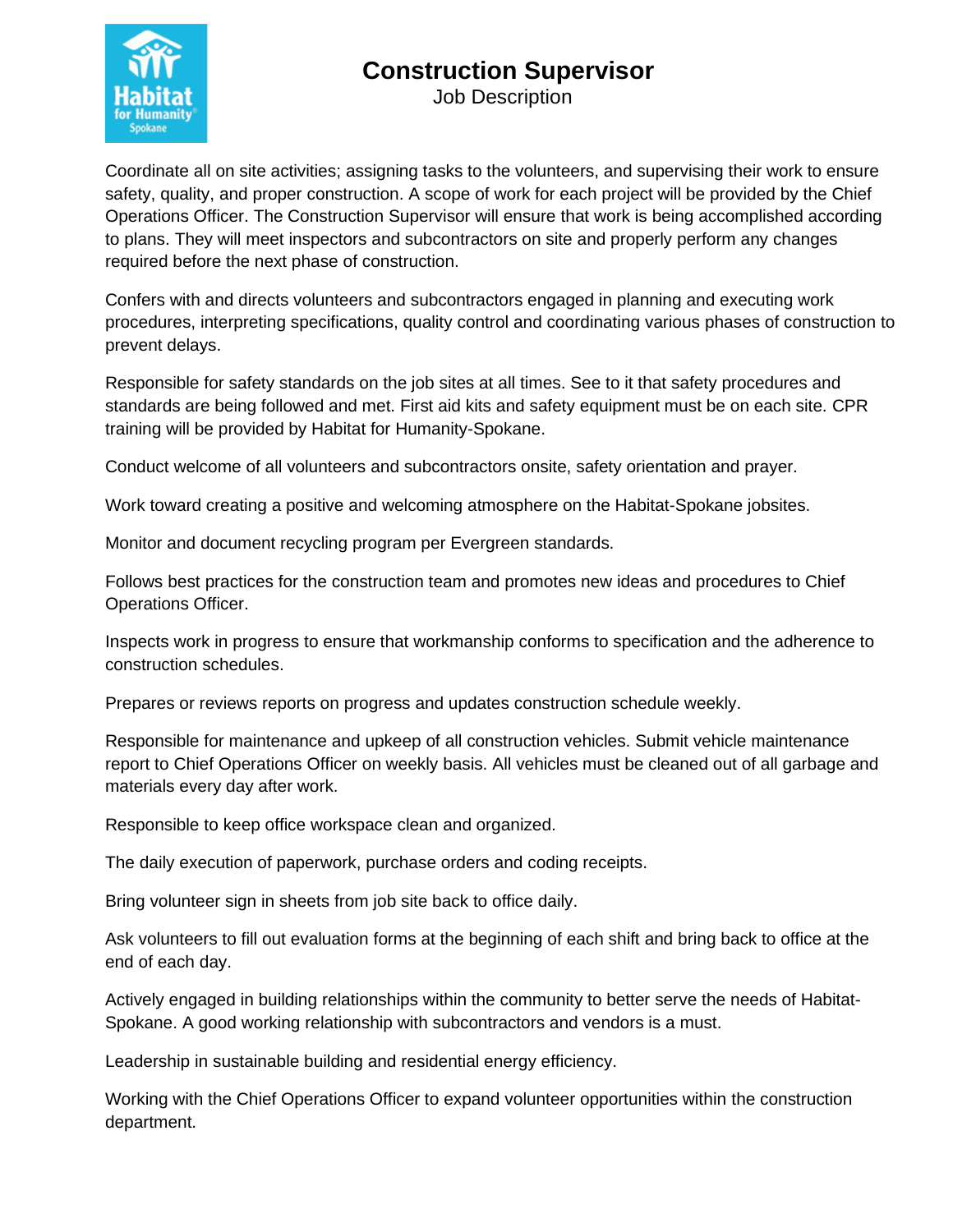

Job Description

Ensure that Habitat owned tools are properly maintained and ensure that tools are inventoried and secured at the end of each workday in their designated place. The Construction Supervisor is responsible for the security of work sites, ensuring that sheds, homes, job shacks, and vehicles are locked securely. Jobsites will be cleaned, and materials sorted daily.

Habitat-Spokane will supply all the tools and equipment you need to perform your job. Do not bring your own tools. Any tools on our job site are considered Habitat's property.

Inspect each phase of construction for quality and to determine if the work is meeting the construction schedule.

Utilize the Habitat warehouse for storage of purchased and/or donated materials. Prompt notification of inventory changes, (both received and removed) must be made to the Chief Operations Officer.

Execute Homeowner Repair Requests and all other tasks, as directed by the Chief Operations Officer.

Housing advocacy in the community.

(COVID-19) Adhere to the responsibilities of the role and enforce the provisions of the role.

(COVID-19) Communicate and post the temperature-screening process.

(COVID-19) Ensure health screenings are done in accordance of the Phase.

(COVID-19) Implement cleaning and sanitation protocols in-between each worker scan.

(COVID-19) Ensure sanitation supplies are fully stocked and available for use, order as needed.

(COVID-19) Ensure sanitation of common use areas is being conducted regularly.

(COVID-19) Shared tools and equipment must be wiped down with disinfecting wipes or soap and water prior to the next person using the tool or equipment.

(COVID-19) Ensure sign in sheets are completed and filed.

(COVID-19) Monitor, stock and order PPE as needed.

Attend all Habitat-Spokane Events.

Promotes the mission of Habitat for Humanity-Spokane.

### **Supervisory Responsibilities**

Coordination of on-site volunteers and subcontractors, tools and equipment necessary to construct the assigned Habitat for Humanity-Spokane home. Carries out supervisory responsibilities in accordance with the organization's policies and applicable laws. Responsibilities include training volunteers; planning, assigning, and directing work; addressing complaints and resolving problems.

**Competencies** To perform the job successfully, an individual should demonstrate the following competencies: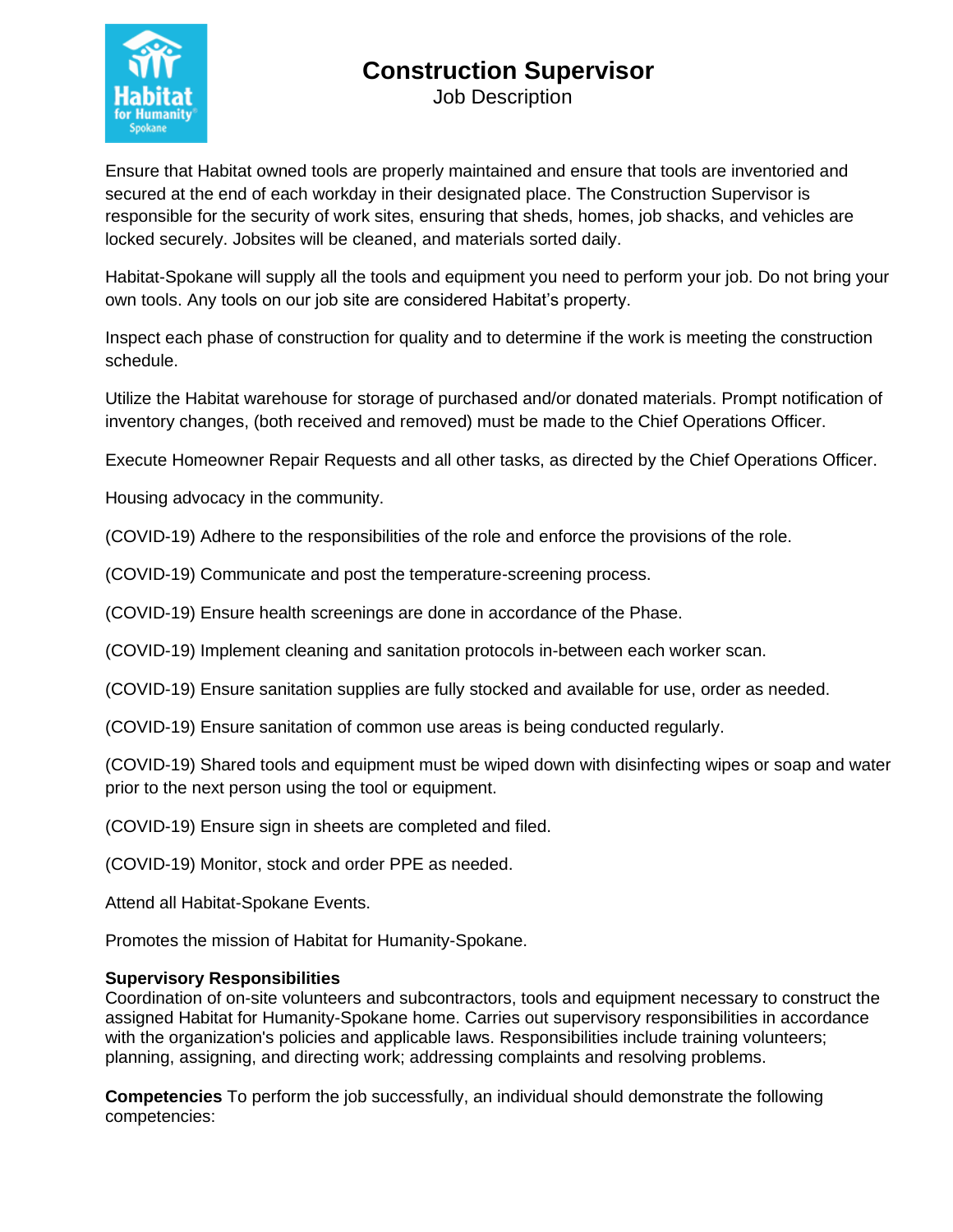

Job Description

Analytical - Collects and researches data; Uses intuition and experience to complement data; Designs workflows and procedures.

Design - Generates creative solutions; Demonstrates attention to detail.

Problem Solving - Identifies and resolves problems in a timely manner; Gathers and analyzes information skillfully; Develops alternative solutions; Works well in group problem solving situations; Uses reason even when dealing with emotional topics.

Project Management - Communicates changes and progress; Completes projects on time and budget; Manages project team activities.

Technical Skills - Assesses own strengths and weaknesses; Pursues training and development opportunities; Strives to continuously build knowledge and skills; Shares expertise with others.

Customer Service - Manages difficult or emotional customer situations; Responds promptly to customer needs; Solicits customer feedback to improve service; Responds to requests for service and assistance; Meets commitments.

Interpersonal Skills - Focuses on solving conflict, not blaming; Maintains confidentiality; Listens to others without interrupting; Keeps emotions under control; Remains open to others' ideas and tries new things. Oral Communication - Speaks clearly and persuasively in positive or negative situations; Listens and gets clarification; Responds well to questions; Demonstrates group presentation skills; Participates in meetings.

Written Communication - Writes clearly and informatively; Edits work for spelling and grammar; Varies writing style to meet needs; Presents numerical data effectively; Able to read and interpret written information.

Teamwork - Balances team and individual responsibilities; Exhibits objectivity and openness to others' views; Gives and welcomes feedback; Contributes to building a positive team spirit; Puts success of team above own interests; Able to build morale and group commitments to goals and objectives; Supports everyone's efforts to succeed.

Visionary Leadership - Displays passion and optimism; Inspires respect and trust; Mobilizes others to fulfill the vision; Provides vision and inspiration to peers and subordinates.

Delegation - Delegates work assignments; Matches the responsibility to the person; Gives authority to work independently; Sets expectations and monitors delegated activities; Provides recognition for results.

Leadership - Exhibits confidence in self and others; Inspires and motivates others to perform well; Effectively influences actions and opinions of others; Accepts feedback from others; Gives appropriate recognition to others.

Managing People - Includes staff in planning, decision-making, facilitating and process improvement; Makes self-available to staff; Provides regular performance feedback; Develops subordinates' skills and encourages growth; Solicits and applies customer feedback (internal and external); Fosters quality focus in others; Continually works to improve supervisory skills.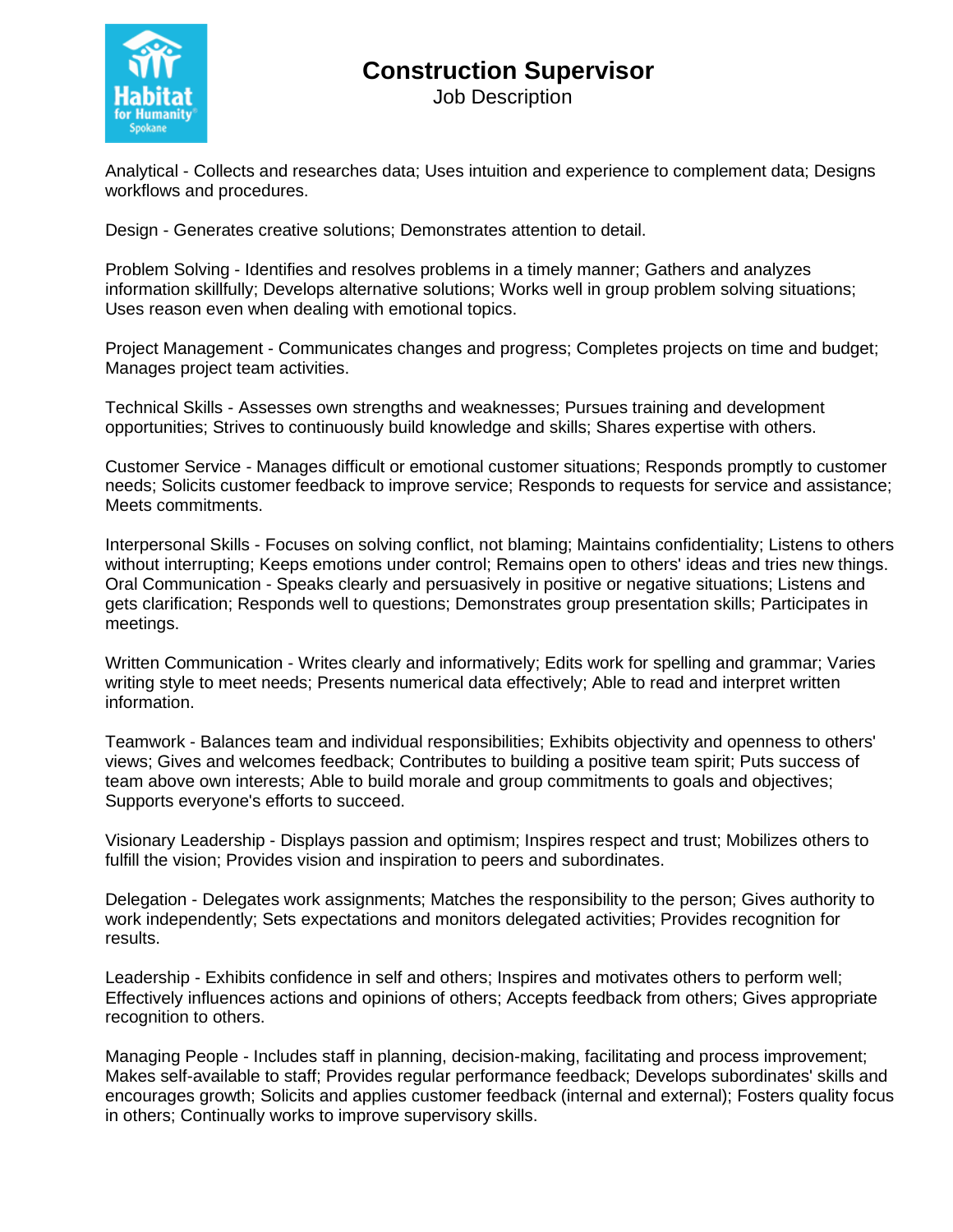

Job Description

Quality Management - Looks for ways to improve and promote quality; Demonstrates accuracy and thoroughness.

Business Acumen - Understands business implications of decisions; Aligns work with strategic goals.

Cost Consciousness - Works within approved budget; Conserves organizational resources.

Diversity - Demonstrates knowledge of EEO policy; Shows respect and sensitivity for cultural differences; Educates others on the value of diversity; Promotes a harassment-free environment; Builds a diverse workforce.

Ethics - Treats people with respect; Keeps commitments; Inspires the trust of others; Works with integrity and ethically; Upholds organizational values.

Organizational Support - Follows policies and procedures; Supports organization's goals and values; Benefits organization through outside activities; Supports affirmative action and respects diversity.

Strategic Thinking - Develops strategies to achieve organizational goals; Understands organization's strengths & weaknesses; Adapts strategy to changing conditions.

Judgment - Displays willingness to make decisions; Exhibits sound and accurate judgment; Supports and explains reasoning for decisions; Includes appropriate people in decision-making process; Makes timely decisions.

Motivation - Sets and achieves challenging goals; Demonstrates persistence and overcomes obstacles; Measures self against standard of excellence.

Planning/Organizing - Prioritizes and plans work activities; Uses time efficiently; Plans for additional resources; Sets goals and objectives.

Professionalism - Approaches others in a tactful manner; Reacts well under pressure; Treats others with respect and consideration regardless of their status or position; Accepts responsibility for own actions; Follows through on commitments.

Quality - Demonstrates accuracy and thoroughness; Looks for ways to improve and promote quality; Applies feedback to improve performance; Monitors own work to ensure quality.

Quantity - Meets productivity standards; Completes work in timely manner; Strives to increase productivity; Works quickly.

Safety and Security - Observes safety and security procedures; Determines appropriate action beyond guidelines; Reports potentially unsafe conditions; Uses equipment and materials properly. Adaptability - Adapts to changes in the work environment; Manages competing demands; Changes approach or method to best fit the situation; Able to deal with frequent change, delays, or unexpected events.

Attendance/Punctuality - Is consistently at work and on time; Ensures work responsibilities are covered when absent; Arrives at meetings and appointments on time.

Dependability - Follows instructions, responds to management direction; Takes responsibility for own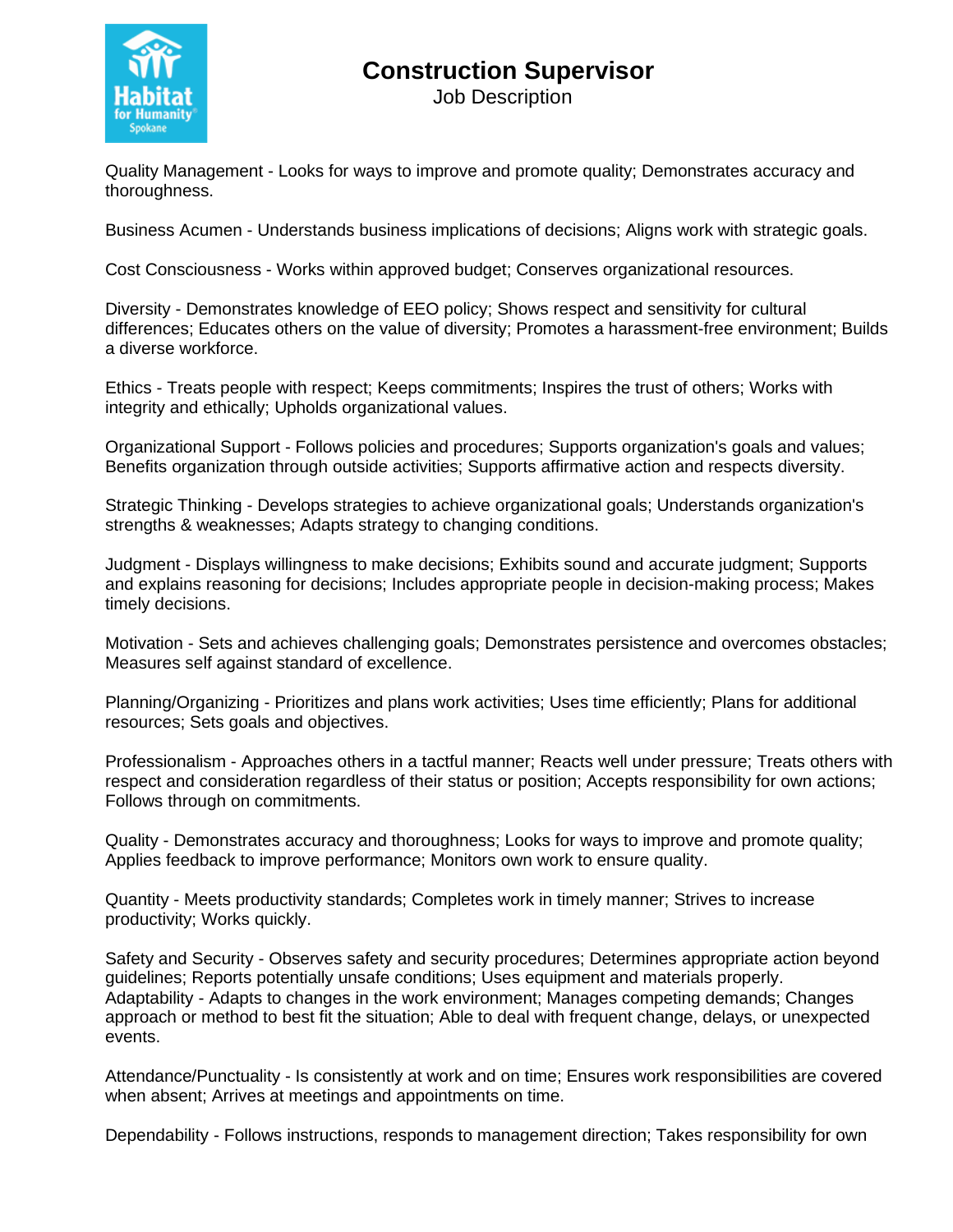

Job Description

actions; Keeps commitments; Completes tasks on time or notifies appropriate person with an alternate plan.

Initiative - Seeks increased responsibilities; Takes independent actions and calculated risks; Looks for and takes advantage of opportunities; Asks for and offers help when needed.

Innovation - Displays original thinking and creativity; Meets challenges with resourcefulness; Generates suggestions for improving work; Develops innovative approaches and ideas; Presents ideas and information in a manner that gets others' attention.

**Qualifications** To perform this job successfully, an individual must be able to perform each essential duty satisfactorily. The requirements listed below are representative of the knowledge, skill, and/or ability required. Reasonable accommodations may be made to enable individuals with disabilities to perform the essential functions.

#### **Education and/or Experience**

Associate's degree (A. A.) or equivalent from two-year college or technical school; or six months to one year related experience and/or training; or equivalent combination of education and experience.

#### **Language Skills**

Ability to read and interpret documents such as safety rules, operating and maintenance instructions, and procedure manuals. Ability to write routine reports and correspondence. Ability to speak effectively before groups of customers or employees of organization.

#### **Mathematical Skills**

Ability to add, subtract, multiply, and divide in all units of measure, using whole numbers, common fractions, and decimals. Ability to compute rate, ratio, and percent and to draw and interpret bar graphs.

#### **Reasoning Ability**

Ability to solve practical problems and deal with a variety of concrete variables in situations where only limited standardization exists. Ability to interpret a variety of instructions furnished in written, oral, diagram, or schedule form.

### **Certificates, Licenses, Registrations**

Current driver's license, CPR

**Work Location:** Spokane, WA - USA

### **Other Qualifications**

Habitat-Spokane is a Christian housing ministry and all employees serve in a ministerial and service capacity.

### **Physical Demands**

The physical demands described here are representative of those that must be met by an employee to successfully perform the essential functions of this job. Reasonable accommodations may be made to enable individuals with disabilities to perform the essential functions.

While performing the duties of this Job, the employee is regularly required to stand; use hands to finger, handle, or feel; reach with hands and arms and talk or hear. The employee is frequently required to walk; climb or balance and stoop, kneel, crouch, or crawl. The employee is occasionally required to sit.